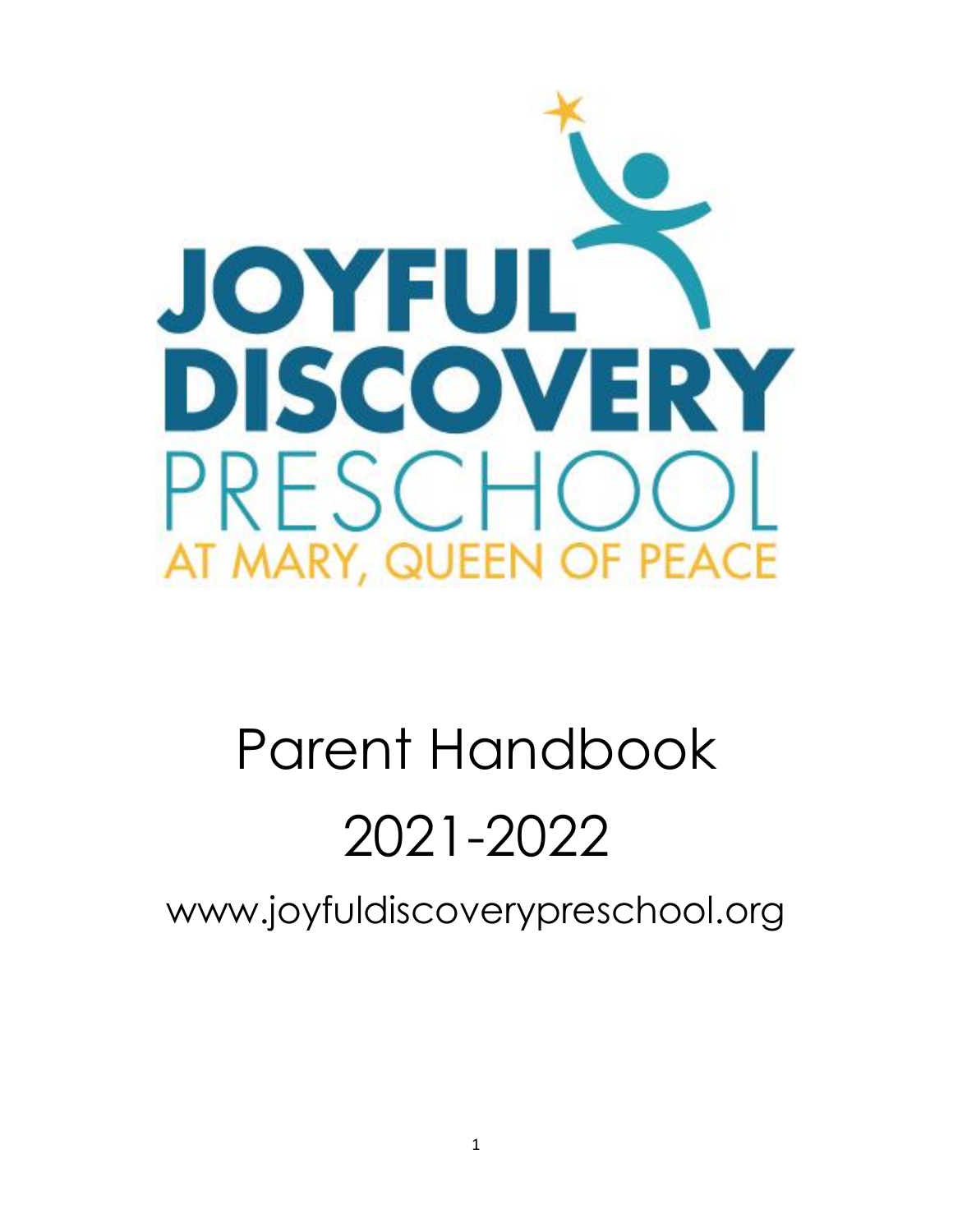## **Important Contact Information**

Mary, Queen of Peace Catholic Church

1121 228th Avenue SE

Sammamish, WA 98075

Preschool website: www.joyfuldiscoverypreschool.org

Facebook: www.facebook.com/joyfuldiscoverypreschool

Preschool phone: (425) 391-1178

Co-Director: Laura Senenko [\(Laura@joyfuldiscoverypreschool.org\)](Laura@joyfuldiscoverypreschool.org)

Co-Director: Lindsay Meyer [\(Lindsay@joyfuldiscoverypreschool.org\)](mailto:Lindsay@joyfuldiscoverypreschool.org)

#### **Table of Contents**

| Philosophy/Mission Statement/Statement of Confidentiality | 3         |
|-----------------------------------------------------------|-----------|
| <b>Staff/Qualifications for Teachers</b>                  | $3 - 4$   |
| <b>Tuition Policy</b>                                     | $4 - 5$   |
| <b>Withdrawal Policy</b>                                  | 5         |
| Calendar                                                  | 5         |
| Inclement Weather/Make up Days                            | $5-6$     |
| <b>Arrival and Departure</b>                              | $6 - 8$   |
| Curriculum/Classroom Activities/Folders                   | $8 - 10$  |
| Discipline Policy/School Rules/Playground Rules           | $10 - 11$ |
| Personal Items                                            | 11        |
| <b>School Supplies</b>                                    | 11        |
| <b>Comfort Kits</b>                                       | $11 - 12$ |
| Change of Clothes                                         | 12        |
| Parent Involvement                                        | 12        |
| Snack/Lunch Bunch                                         | $12 - 13$ |
| Conferences/Special Needs                                 | 13        |
| Absences                                                  | 13        |
| <b>Emergency Contacts</b>                                 | 13        |
| Sick Policy/Allergies/Immunization Policy                 | $14-15$   |
| <b>Bathroom Policy</b>                                    | 15        |
| Safety                                                    | $15 - 16$ |
| Injuries                                                  | 16        |
| <b>COVID-19 Precautions/Procedures</b>                    | $16-19$   |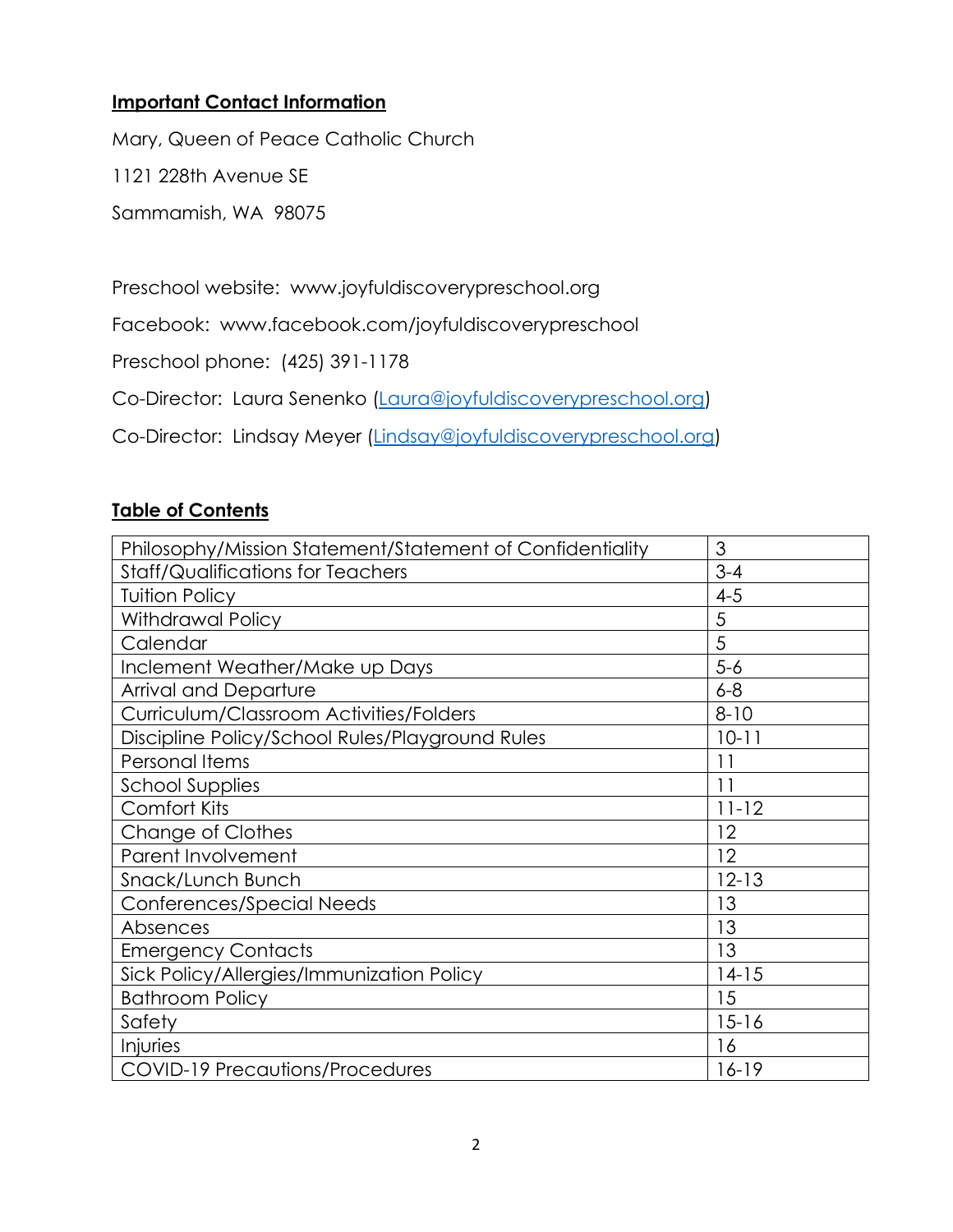## **Philosophy/Mission Statement**

Joyful Discovery Preschool at MQP provides a safe, nurturing environment of learning with a child centered, developmentally appropriate curriculum balanced in play, academics, and joyful discovery. Our curriculum focuses on encouraging and guiding children towards success through early academic preparation, social- emotional development, and spiritual growth. We value the uniqueness of each child, foster a love of learning, and seek to instill an awareness of being loved by God.

Joyful Discovery Preschool is a ministry of Mary, Queen of Peace Catholic Church for children ages 2.5 through 5. This handbook provides you with guidelines and expectations for our families. As a ministry, we are also available as a resource for the spiritual needs of our families. Please do not hesitate to reach out to us if your family needs assistance.

Consistent with the values of the Catholic Church, we nurture personal growth, scholarship, lifelong learning, service and responsible stewardship through a faith-centered way of life. We welcome students of any race, color, or national and ethnic origin. Joyful Discovery Preschool does not discriminate toward students on the basis of race, color, or national and ethnic origin in administration of its educational policies, admission policies, scholarship programs, and other school administered programs.

## **Statement of Confidentiality**

Joyful Discovery Preschool seeks to protect the privacy rights of children, staff, and families. Therefore, information about families enrolled in our program will not be disclosed to unauthorized persons unless there is written permission from the parent. Every effort is made to maintain confidentiality regarding information pertaining to families such as health status, relationships, finances, etc.

## **Staff**

Our Teachers are provided with a curriculum framework and materials that are appropriate to the age level of the children they are teaching, which they creatively individualize and enhance for each class. Each Teacher strives to create a learning environment that will meet the needs of each student. Open communication between school and home is very important and helps your child to grow in a positive and supported way. Please feel free to discuss any questions or concerns that may arise about your child's development and growth.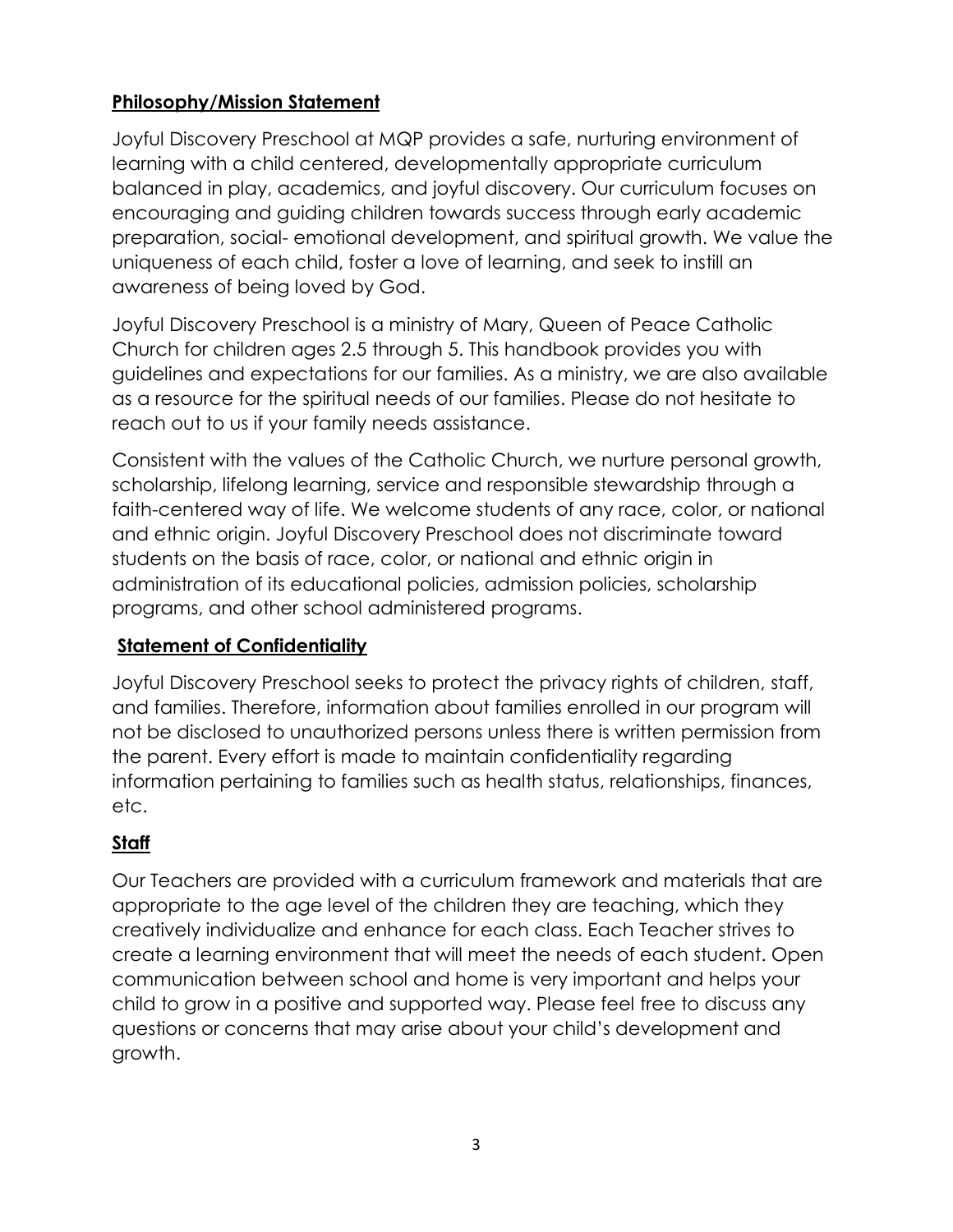# **Qualification for Teachers**

Our Teachers have commensurate education, college degrees and/or experience working with preschool age children. They are selected based on experience, training, and ability to work with your children. All Teachers are required to have the following qualifications:

- A Bachelor of Arts/Science degree (Lead Teachers). If the degree is not in the education field, comparable experience in the field is necessary.
- Demonstrates a loving, enthusiastic and positive energy towards children
- Clearance through Washington State Patrol by the Archdiocese of Seattle
- Current CPR/First Aid Certification
- Training in AED and Epi-Pen/allergic reactions
- Completion of "Safe Environment" training program
- Training and support from Directors

## **Tuition Policy**

Tuition is due on the 1st of the month for 10 months starting in August. Each month's tuition is to be paid one month in advance. Tuition is determined to be an annual amount based on the number of days each class is in session and then divided by 10 months to provide a manageable payment for our JDP families and to facilitate our school budget cycle.

| Payment +                                       |                       | -                      |                     |                      |                        |                 |                        |                                               |                                 | . .                                      |
|-------------------------------------------------|-----------------------|------------------------|---------------------|----------------------|------------------------|-----------------|------------------------|-----------------------------------------------|---------------------------------|------------------------------------------|
| Tuition<br>$\overline{\phantom{0}}$<br>Due Date | 11101<br>ີ<br>Õ۱<br>▵ | 101<br>0/1<br><u>_</u> | 101<br>0/<br>$\sim$ | 10 <sub>1</sub><br>∸ | /2<br>12/1<br><u>_</u> | $\sqrt{2}$<br>້ | $\sqrt{2}$<br>ॱ∠∠<br>∠ | $\sqrt{2}$<br>- - -<br>$\cup$<br>. <i>.</i> . | $\sqrt{2}$<br>$\sim$<br>4<br>∠∠ | 10 <sup>o</sup><br>$-11$<br>-<br>$1 + 1$ |

Discounts Available:

- Families who are in good standing as parishioners of Mary, Queen of Peace church will receive a 10% discount on tuition (rounded up to the nearest dollar).
- Families with two or more children enrolled at Joyful Discovery Preschool are eligible for a 15% discount on the younger child's tuition (rounded up to the nearest dollar).
- Families who chose to prepay the annual payment in August can deduct \$100 from the total yearly charge.

**A late fee of \$25 will automatically apply to your account if tuition is not paid by the 10th of the month**. If the account is assessed a late fee, the family will be notified by email and the account must be paid in full (tuition plus late fee)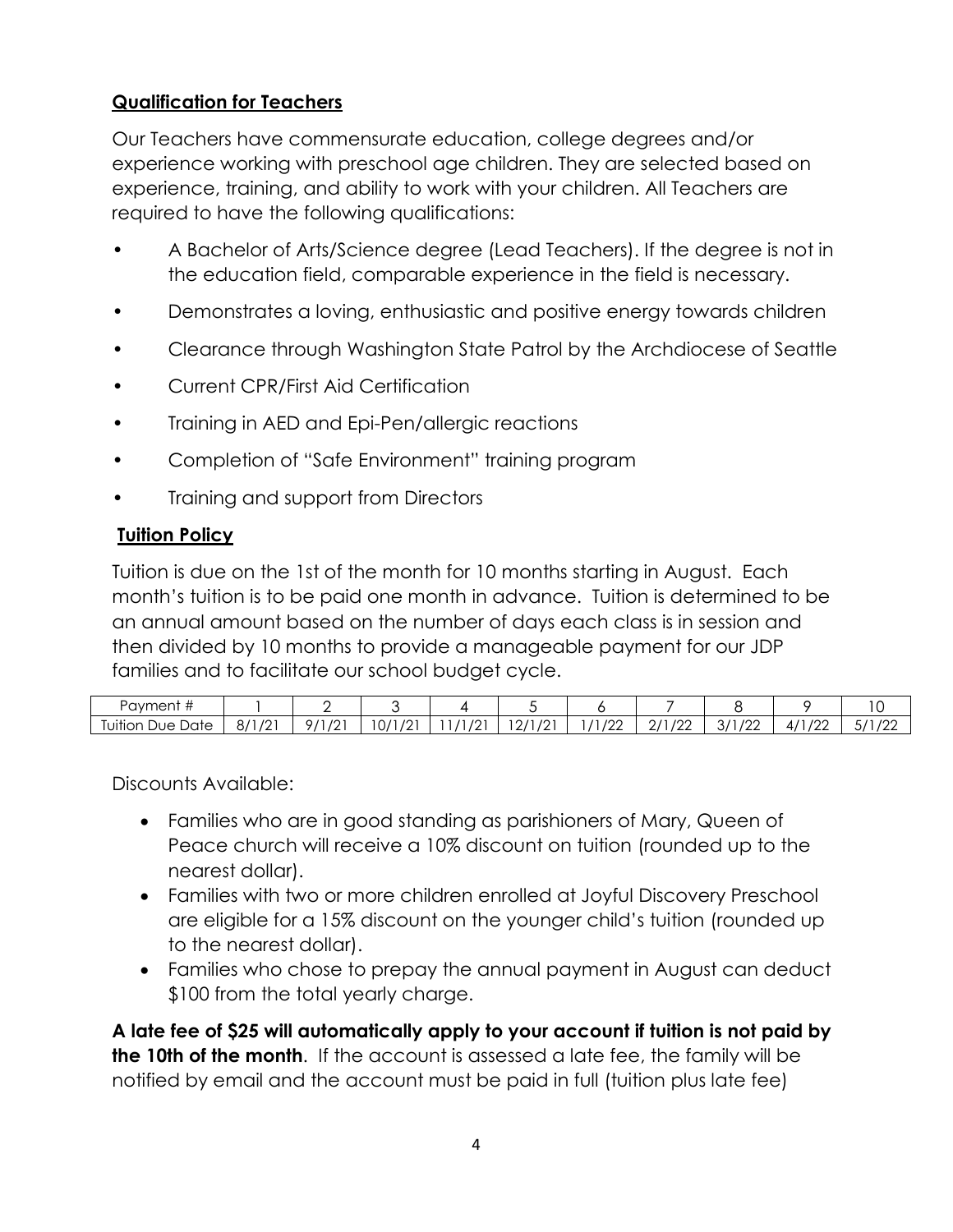within 5 days or risk dismissal from the program. The best way to avoid late fees is to set up a recurring monthly payment through our website.

Payments (and set up of recurring payments) can be made online at:

https://mqp.weshareonline.org/ws/opportunities/JoyfulDiscoveryPreschool

| 2021-2022 Tuition Rates by Category (Paid in Full Amount includes \$100 discount): |  |  |  |
|------------------------------------------------------------------------------------|--|--|--|
|------------------------------------------------------------------------------------|--|--|--|

|                               |                                |     |             |                     |              |        |              | <b>MQP</b> |
|-------------------------------|--------------------------------|-----|-------------|---------------------|--------------|--------|--------------|------------|
|                               |                                |     | <b>MQP</b>  |                     |              |        | Parishioner  |            |
|                               | Monthly<br><b>Tuition Rate</b> |     | Parishioner |                     | Paid in Full |        | Paid in Full |            |
|                               |                                |     |             | <b>Monthly Rate</b> |              | Amount |              | Amount     |
| Bears/Frogs                   |                                | 340 |             | 306                 |              | 3,300  |              | 2,960      |
| Bears/Frogs with Lunch Bunch  | \$                             | 380 |             | 342                 |              | 3,700  |              | 3,320      |
| Wolves/Foxes                  |                                | 400 |             | 360                 |              | 3,900  |              | 3,500      |
| Wolves/Foxes with Lunch Bunch | $\sqrt[6]{\frac{1}{2}}$        | 450 |             | 405                 |              | 4,400  |              | 3,950      |

If you do not wish to pay online, checks should be made out to "Mary, Queen of Peace". If for some reason you are not able to pay on time, please make prior arrangements with the Operations Director. All questions regarding tuition, late fees, or other financial concerns should be discussed only with the Directors.

## **Withdrawal Policy**

A Notice of Withdrawal from Joyful Discovery Preschool Form must be filled out if a student wishes to withdraw from the program. This form is available by request to the Directors. Notice is required by the 1st of the month or 100% of tuition is due for the following month. The form must be turned in at least 30 days in advance of the withdrawal date. Tuition will not be pro-rated. No withdrawal forms will be accepted for withdrawal dates after April 30.

## **Calendar**

Joyful Discovery Preschool follows the Issaquah School District calendar for holiday and vacation days, with a few exceptions. We are closed for the following holidays: Veteran's Day, Thanksgiving Day (and the day following), Christmas/Winter Break, Martin Luther King Jr Day, Mid-winter Break, Good Friday, Easter Monday, Spring Break, and Memorial Day. A school calendar is posted on our website.

## **Inclement Weather Days**

## **School closures for any reason will be communicated through email as well as the Joyful Discovery Preschool website and/or Facebook page.**

In case of inclement weather, we **usually** follow the Issaquah School District for closures and delays. If ISD is delayed or closed, then most likely JDP will be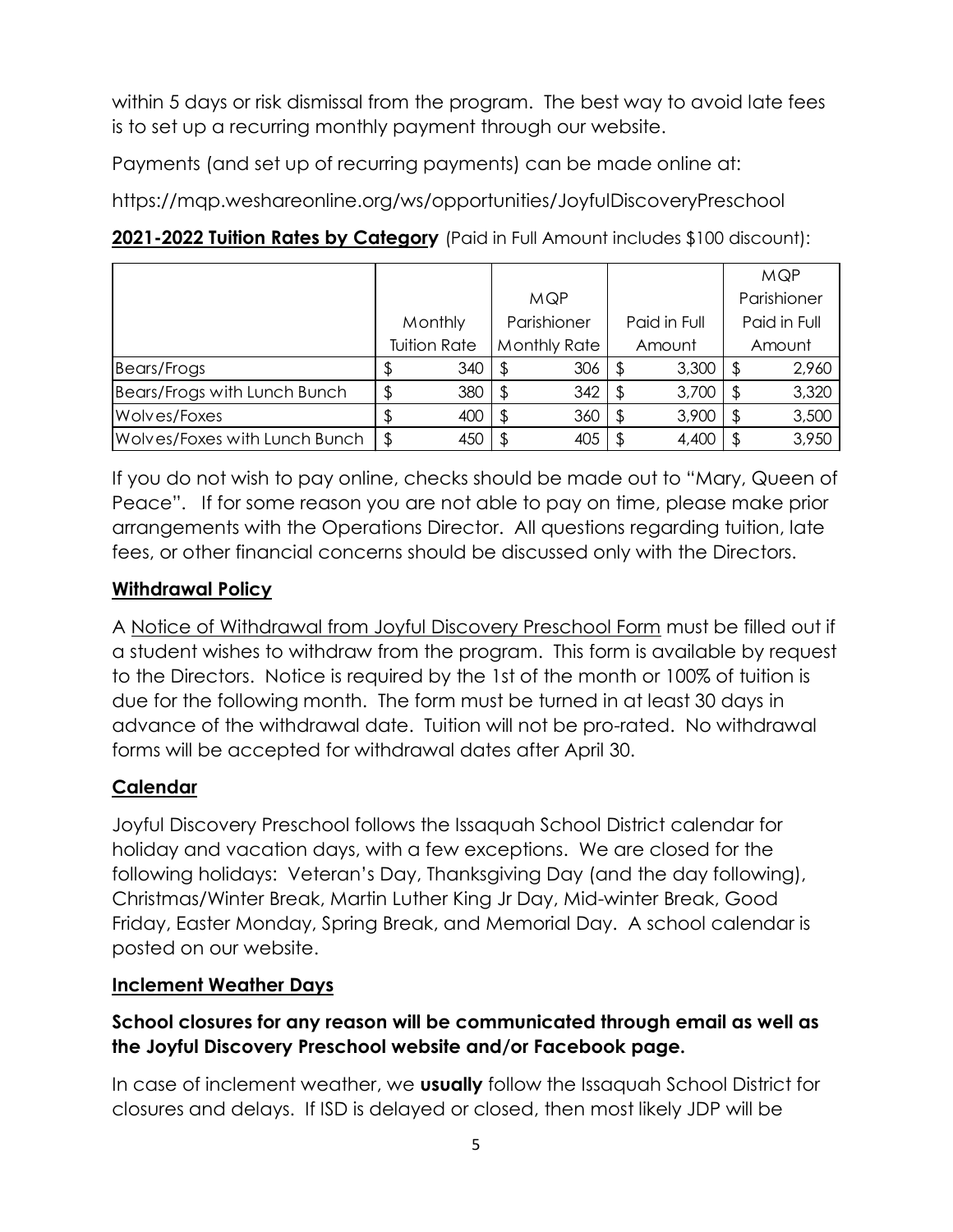closed for the day. The Directors will work with MQP staff to determine the safety of coming to school given the unique circumstances of the MQP building and location. Please note that occasionally we may be open or closed even if ISD has made a different decision. Parents are expected to check their email and/or the JDP Facebook page in the morning before coming to school on days when a closure is possible.

## **Make Up Days**

JDP does not make up the first 4 missed days due to any closure reasons: inclement weather, power outages, or other closures out of our control. After the 4th missed day, we will allocate make-up days based on accumulated days missed per class. Only the students who attend that class may attend. For the safety of all students and staff, we cannot accommodate the entire student body during these make up days.

The first 4 days that JDP is closed will not be made up

The 5th day we are closed will be made up on June 10th, 2022

The 6th day we are closed will be made up on June 13th, 2022

The 7th day we are closed will be made up on June 14th, 2022

The 8th day we are closed will be made up on June 15th, 2022

If more than 8 days are missed, the Directors will discuss a plan beyond the policy stated above. The PreK celebration will be shifted to accommodate any make up days JDP may have to schedule. For your planning purposes, please be aware that the JDP school year may go as late as Wednesday June 15th, 2022.

Note: No make up days will be scheduled due to closures after April 1st.

#### **Arrival and Departure**

To minimize crowding in the JDP hallway, classes will have separate parking, drop-off and pick-up procedures.

#### *Bear and Frog Classes:*

*Parking*: Please park your car in any of the designated parking spots of the church parking lot. Do not park in any marked handicap spots unless you have a valid permit to do so. Please do not use the fire lanes in front of the building for drop off or pick up. This space is reserved for emergency vehicles only.

*Drop-off routine*: Please have masks on before entering the building. Parents or caregivers will need to escort their child downstairs into the classroom each morning. Please make sure the teacher is aware of your child's arrival. Interior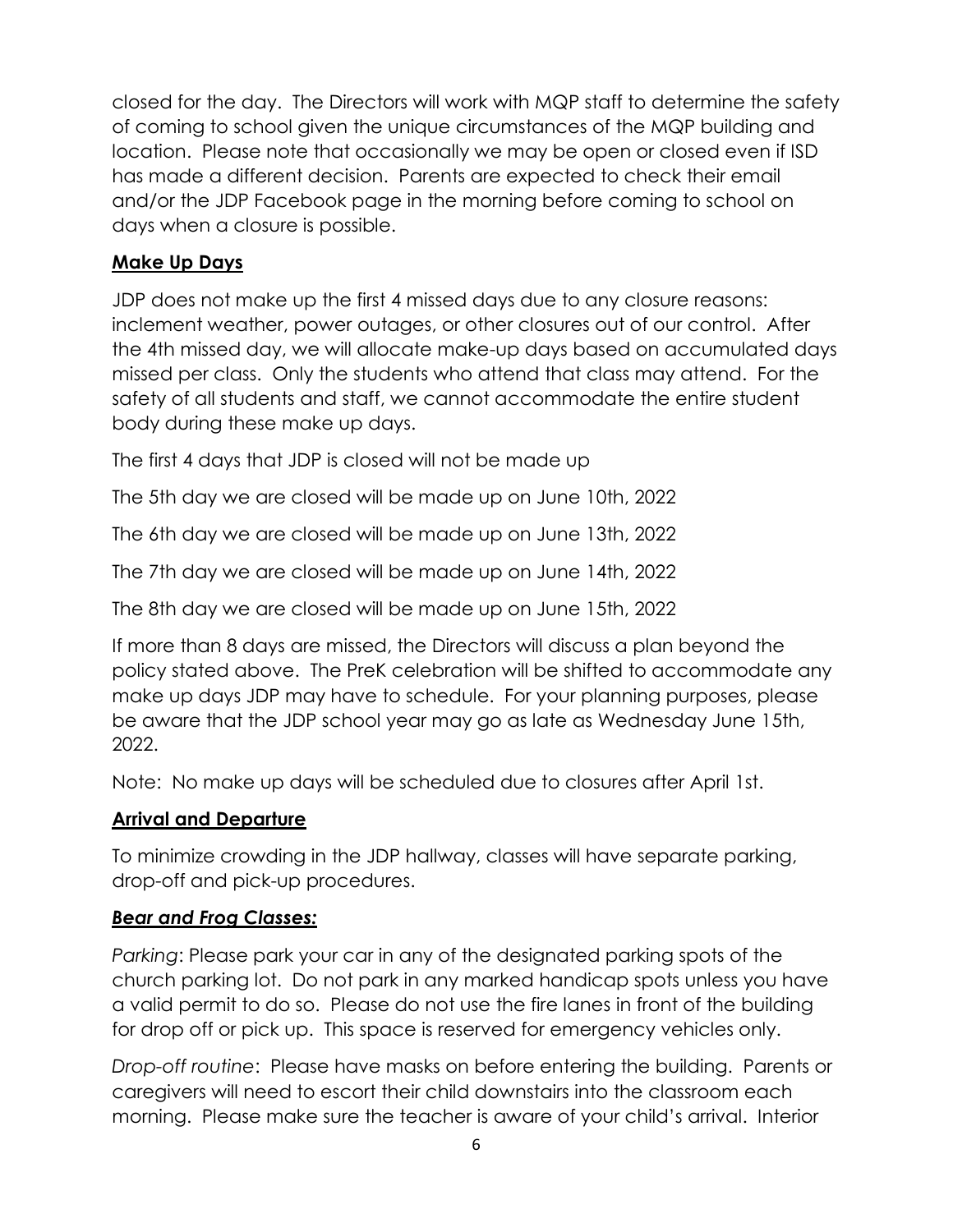hallway doors will be locked from 9:45am to 1:15pm daily. If you need to have access during these hours, please contact a Director or MQP office staff for entry.

*Pick-up routine*: At the end of the school day, the Teachers will escort the children upstairs to the South Bell Tower (elevator side) for dismissal. Students will be dismissed individually to you, once you have entered the building. Please be courteous with noise volume during this time—MQP is a busy place and we want to be respectful to other groups using the building.

## *Fox Class:*

*Parking*: Please enter the MQP parking lot from 228th SE and proceed slowly. Turn right near the top of the lot, followed by a left, in order to proceed down the far right lane of the lot. Go straight past the main entrance to loop around the back side of the building. You will pass the playground on your left and continue around to the back door entrance to JDP. Please stay to the left and PULL ALL THE WAY UP TO THE MARKED SIGNS AND CONES. Park your car, leaving your hazard lights on.

*Drop off routine*: Exit your car, getting your child out safely on the left side nearest to the building. PLEASE HAVE YOUR MASKS ON AT THIS TIME. Walk your child down to the back doors of the JDP hallway and stand with your child on a designated, marked spot. A teacher or staff member will open the doors and your child will then enter the building and proceed to his/her classroom. After your child enters the building please proceed directly to your car and exit the parking lot at the top of the lot.

*Pick up routine*: Repeat the process above for Drop-Off in terms of entering the parking lot, driving around the building and parking in designated area. Walk down to the JDP back doors and stand on one of the marked spots. Your child will be walked out to you by a JDP staff member. Please exit the MQP grounds as soon as your child has been dismissed to you, returning to your car and exiting the parking lot.

## **Wolf Class:**

*Parking*: Please park your car in any of the designated parking spots of the church parking lot. Do not park in any marked handicap spots unless you have a valid permit to do so. Please do not use the fire lanes in front of the building for drop off or pick up. This space is reserved for emergency vehicles only.

*Drop-off routine*: Please have masks on before entering the building. Parents or caregivers will wait with their child downstairs outside the preschool doors. A Teacher or staff member will escort all students into the classroom each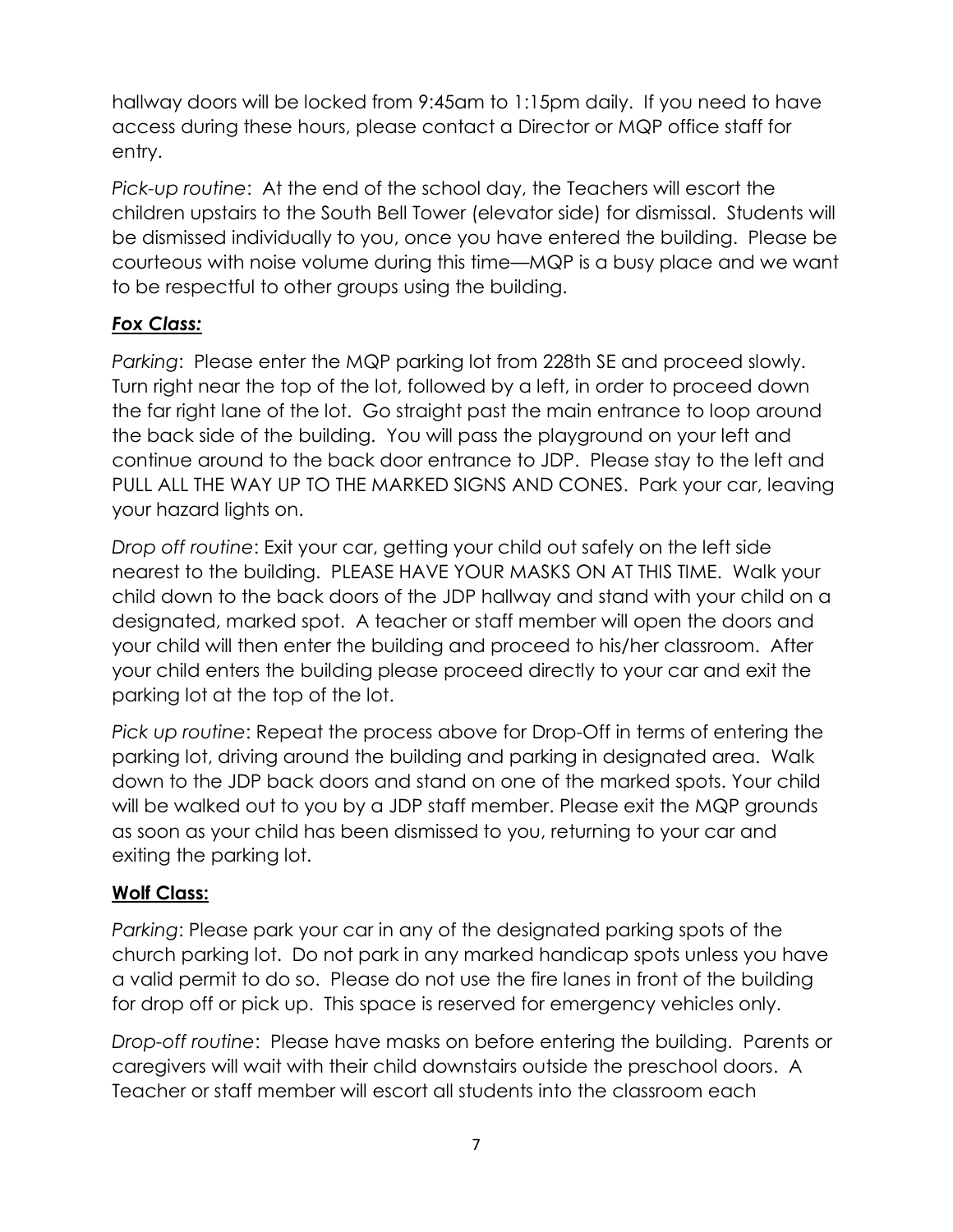morning. If you arrive after 9:30am and the class has already been escorted inside, please contact a Director or MQP office staff for entry.

*Pick-up routine*: At the end of the school day, the Teachers will escort the children upstairs to the **North** Bell Tower (MQP office side) for dismissal. Students will be dismissed individually to you, once you have entered the building. Please be courteous with noise volume during this time—MQP is a busy place and we want to be respectful to other groups using the building.

## *ALL Classes:*

If another adult is authorized to pick up your child, a Carpool Authorization Form will need to be filled out and signed in order to release your child to that adult. If we do not recognize the person picking up your child we will ask for identification.

Please be respectful of the church staff and parishioners after school pick up. Preschool families are asked to refrain from play on church grounds after school hours due to liability and disruptions. This includes the plaza, parking lot and sidewalk areas. If students and their families wish to play or visit after dismissal, please find an alternate location.

## **Curriculum**

## A Typical Preschool Day:

*Welcome and Arrival Activity:* When students arrive to class each day, they will unpack their backpacks and "check in". After completing an entry activity planned by the Teachers, they can then choose to play in an area of the classroom. The Teacher will signal the students to clean up once it is time to join the class for the next activity.

*Circle Time:* Everyone gathers at Circle Time which begins with a short prayer and welcome song. Students will actively participate in calendar time, which integrates math (number recognition and counting), reading/phonics and science (weather). This is also a time to share songs and poems. Each Circle Time ends with a fun, engaging movement activity.

*Theme Activity*: An activity based on the week's theme follows Circle Time and ties into our child centered unit of study. This activity might include literacy, math, art, social studies or science.

*Snack Time*: Students provide their own healthy, nutritious snack each day. All children use the restroom and wash hands before snack. Prior to eating, a group prayer is said. During snack, table manners and social skills are practiced as well as the chance to try new foods!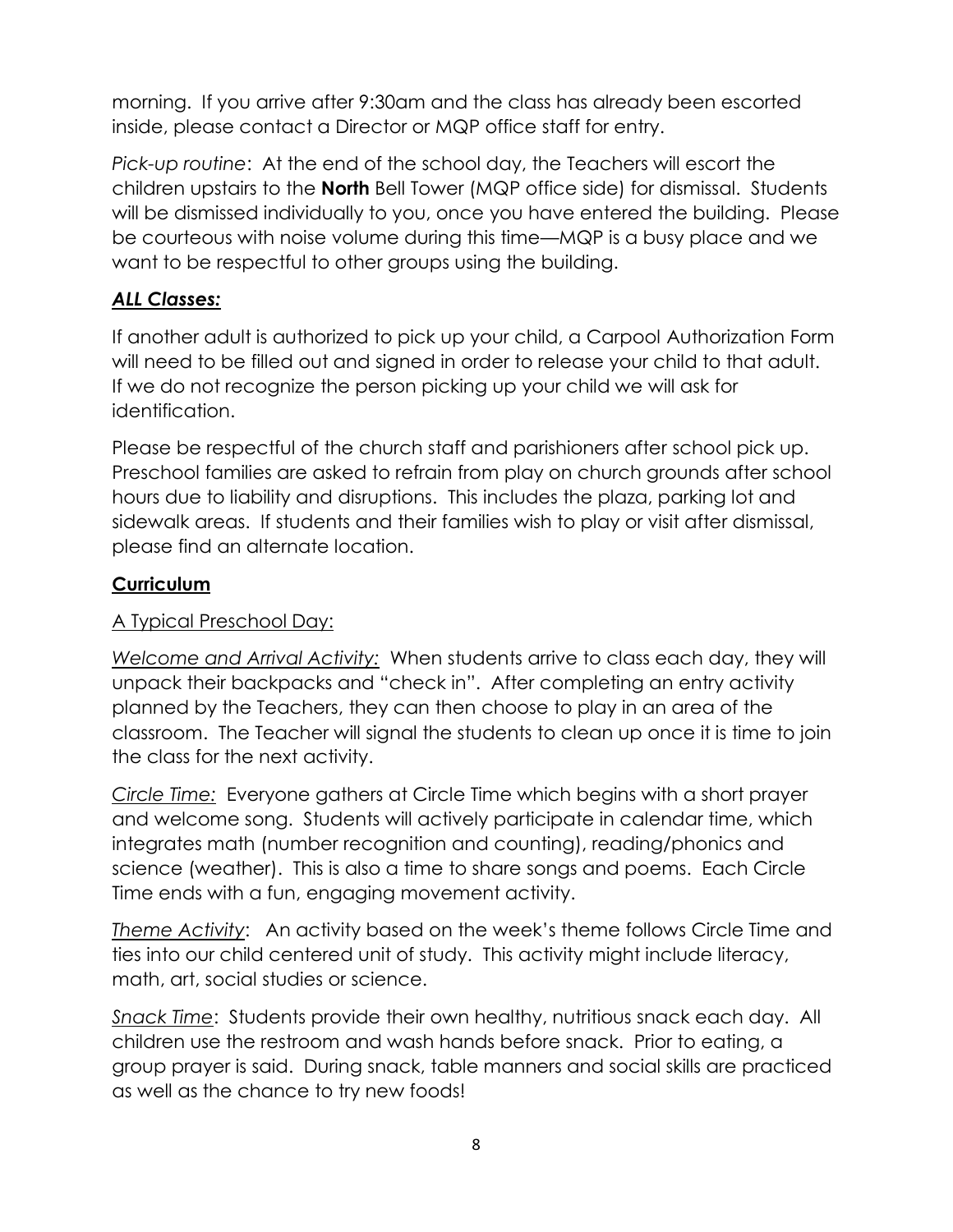*Recess:* Students will play outside on our playground or in the gym – depending on weather. It is an important time of day to practice gross motor skills such as climbing, running, and throwing.

*Small Group Learning*: Teachers will gather small groups of students to lead them in an activity or task, often integrating math or literacy.

*Center Time*: During Center Time, students will rotate around the classroom to different thematic activities. They will have free choice to select which area of the classroom they would like to explore. Some of the centers might include dramatic play (changes each month), sensory tub, puzzles, reading, art, dressup, one on one Teacher activities, games, manipulatives and writing center.

*Closing Circle*: We end each day with a prayer and song that brings closure to our day in a positive, meaningful way.

*Lunch Bunch*: Students have the option of joining classroom friends for a social Lunch Bunch group that meets right after Closing Circle. Children bring a lunch from home and gather with their classmates to eat lunch and enjoy a small amount of Free Choice Play.

*Religious Education*: Classes will participate in a focused, developmentally appropriate Bible based lesson several times each month. Additionally, the students will learn a morning and snack/lunch prayer. Students will participate in a monthly Chapel Time that will help support our monthly Character Education and Community Service goals.

## **Classroom Activities**

In all our classrooms the Teachers create a balance of both active and quiet activities, as well as, group time, individual time and small group instruction. The weekly themes are developed to engage the students using literature, songs, movement, art, science, social studies, math, fine and gross motor development and sensory play. The children are encouraged to explore these activities through a variety of materials to help develop excitement and curiosity for learning and the world around them.

We value the process of the activities and learning, more than the end "product". Do not be surprised if something comes home that requires some explanation from your preschooler but trust that he/she was enriched through the process of working with the materials and the experience of creating. This is where true learning takes place.

## **Folders**

Each day parents should check their child's backpack to locate his/her folder. Inside that folder you'll find artwork or activities that your child will love to share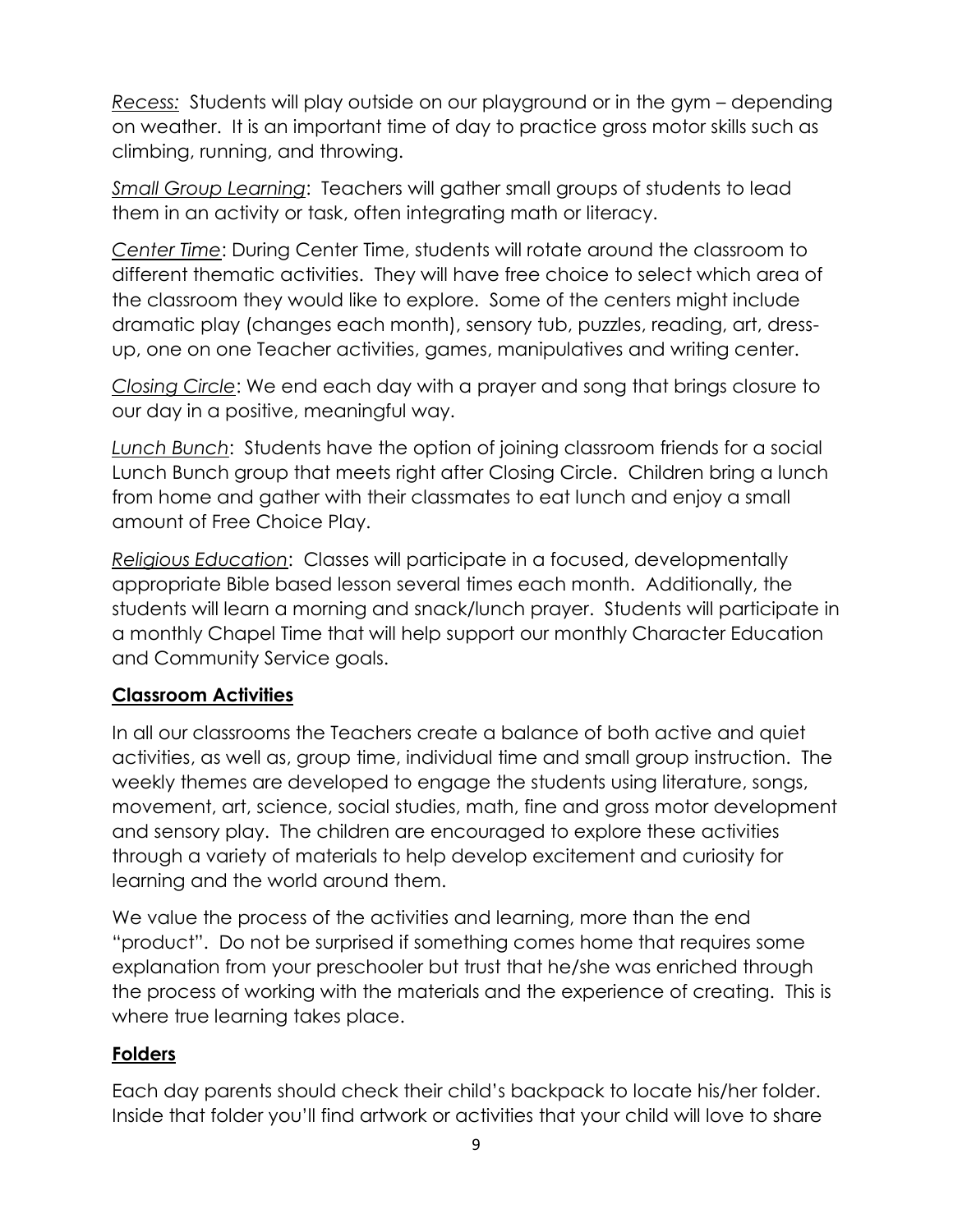with you. You will also find news and information from your child's Teacher. Please take time to appreciate the work that your child brings home. They are so proud of it and positive, specific feedback helps develop self-esteem and encourages your child to keep on trying! You will also find samples of classroom projects out on our hallway bulletin boards. Some pieces are held out for assessments and projects.

#### **Discipline Policy**

We believe that children learn best in a positive, loving, consistent and developmentally appropriate environment. Our ultimate goal is to help your child develop intrinsic control of their own behavior as well as develop their sense of responsibility and independence.

At Joyful Discovery Preschool our Teachers help children develop these skills through role-modeling, specific and deliberate lessons, and through daily positive interactions. They use language that helps children know "what to do" rather than "what not to do". For example, instead of saying, "do not run in the hallways", we say, "walking feet in the hallways, please".

At this age, behavior issues are generally a great opportunity to learn. Our Teachers help students problem solve and guide them towards making good choices. However, if a problem persists and is disruptive on a regular basis, the Teacher(s) and Director(s) will request a conference with the parents to discuss the situation.

Please consider us a resource and safe place to share issues, questions or challenges regarding your child. Our door is always open, and we believe that communication is important. If there are any changes going on outside of school or at home, please feel free to share them with us. We are here to help!

## **School Rules**

Each classroom may have more specific rules that pertain to that age and classroom, but these are the over-arching guidelines that Joyful Discovery Preschool operates under:

- We are respectful and kind to each other
- We take care of our classroom and keep it safe
- We listen to each other

## **Playground Rules**

Our top priority for playground/recess time is for the students to engage in gross motor activity, develop friendships and social skills, and have fun while being safe. We follow our school rules on the playground as well, but here are our specific rules that pertain to the playground: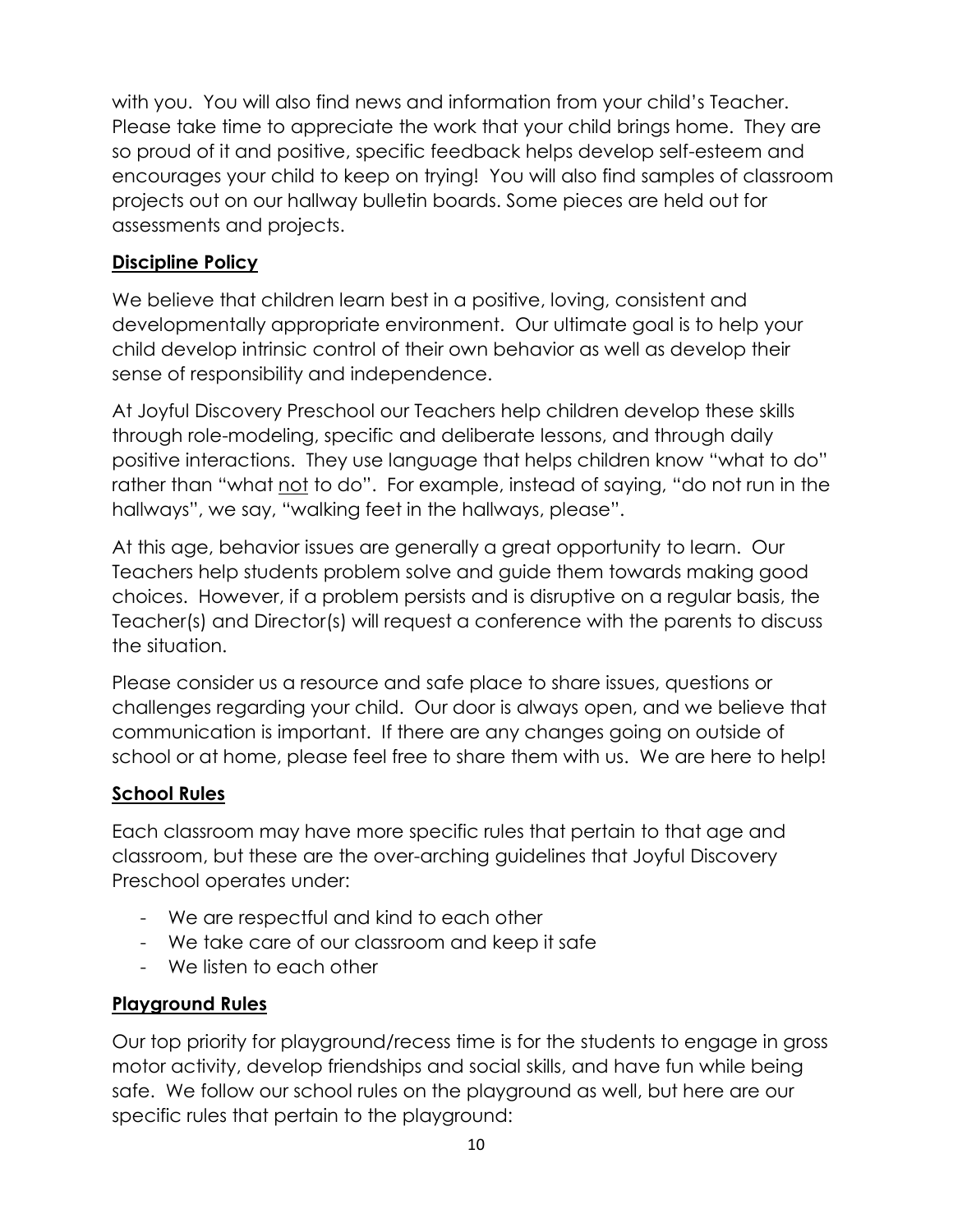- Go down the slide on your bottom, feet first
- Students cannot climb up the slide
- No throwing sand or wood chips
- Students must keep masks on in the playground

## **Personal Items**

It is a Joyful Discovery Preschool policy that all personal items (other than backpacks, masks and water bottles) stay at home unless it is your child's sharing day. Any comfort items brought to school at arrival (such as a special stuffed animal or blanket) or toys need to be taken home prior to the start of class each day. It has been our experience that toys or items from home often cause problems with sharing/turn-taking. Additionally, special items that get lost or broken at school can be very upsetting. Our classrooms are filled with age appropriate and interesting toys that your child has access to. We thank you in advance for your help with this important rule.

## **School Supplies**

A monetary amount will be collected at the beginning of the year to purchase school supplies for each classroom. Your child will need a school backpack that is large enough for their folder and schoolwork. Your child will receive a folder on the first day of school which is our primary communication tool. Feel free to place communication to the Teachers or Directors in the folder daily. The Teachers will be checking these. However, you can always hand important items (including checks) directly to the Teachers or Directors.

## **Comfort Kits**

As part of our Emergency Preparedness plan at Joyful Discovery Preschool, we prepare emergency kits for each classroom. Additionally, we are asking you to please assemble a "comfort kit" for your child. During an emergency (such as an earthquake), it is important for children to be reassured that everything will be all right. The "comfort kit" is a personal touch because you prepare them especially for your child.

Please place the items in a large Ziploc baggie and clearly label it with your child's name. Here are some suggested items for the kit:

**- Nonperishable food** - example: granola bar, energy bar, dehydrated fruits, packaged crackers, beef jerky, etc… (no nuts, please)

**- Bottled Water** (no larger than 16 oz.)

**- Letter and/or photograph** from home - example: handwritten letter reassuring your child that everything will be ok and that you love them.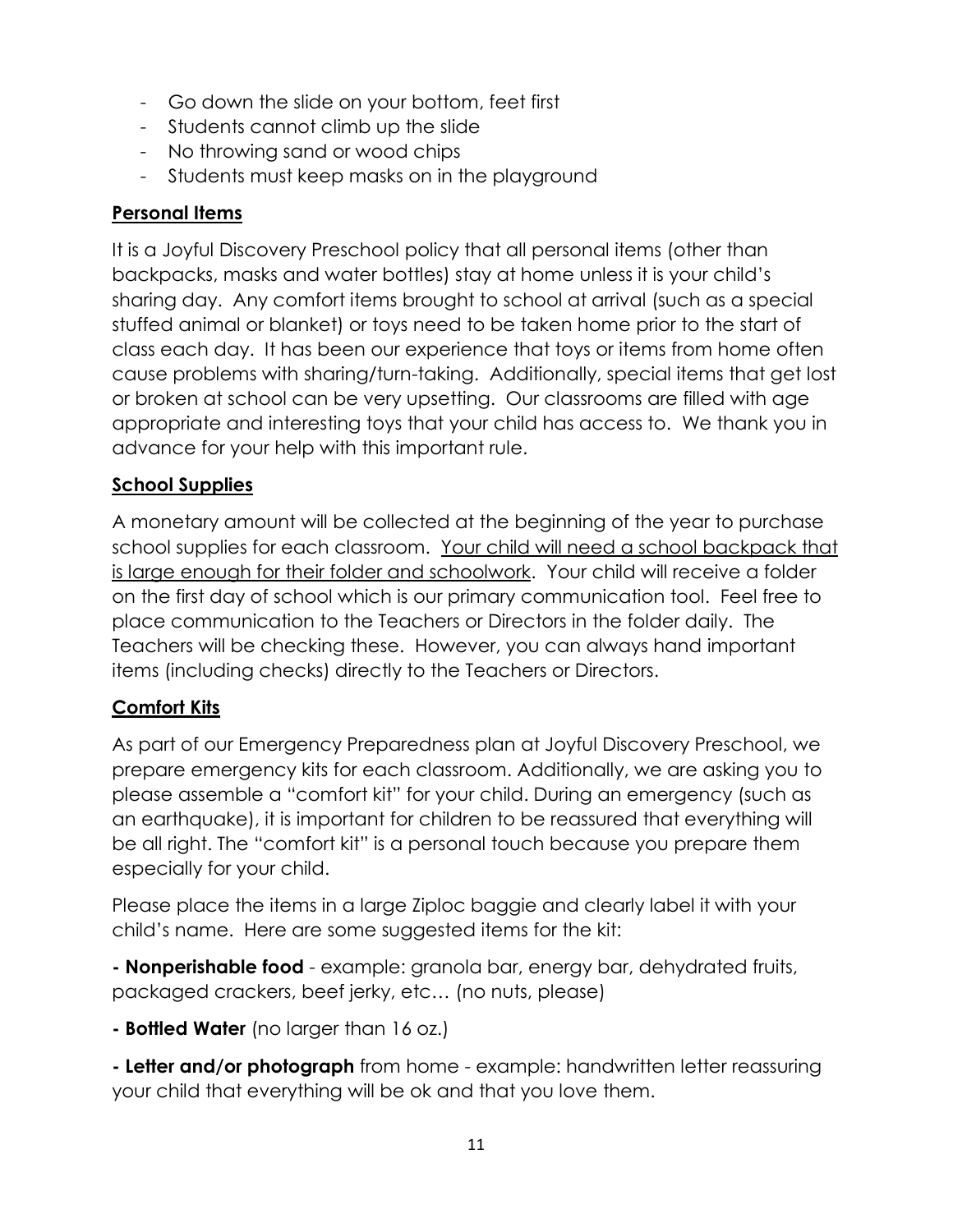**- Small comfort item** (stuffed animal, small blanket)

Please turn in comfort kits by your child's **first day of school**. It will be returned to you at the end of the school year.

## **Change of Clothes/Extra mask**

Each child will need an extra change of clothes, including top, bottom, underwear and socks. We also ask that each child have an extra mask along with their extra clothes. Please store them in a large Ziploc baggie clearly labeled with your child's name. These will be used in case of accident due to art projects, inclement weather or bathroom issue. These will also be returned to you at the end of the school year.

## **Parent Involvement**

The partnership between families and school is a very important one! We appreciate parent involvement and have a few opportunities each year. We are not yet sure at the level of involvement parents will have this year due to COVID-19 restrictions, however in the past some examples have been:

- Room parent (helps coordinate parties, teacher appreciation week, social events)

- Attending field trips with your child
- Sharing a special talent, gift or celebration
- Classroom party helper
- Helping to plan Teacher Appreciation Week

Other opportunities are subject to Teacher and classroom discretion as well as COVID restrictions at the time.

## **Snack Time**

Due to severe food allergies, our Joyful Discovery Preschool classrooms are to be **peanut and nut-free.** If your class has a child with a different food allergy that needs to be addressed, your Teacher will let you know.

Students will bring their own snack each day. We encourage healthy snacks such as string cheese, small oranges, wheat crackers, carrots and dip, and other fruits and vegetables.

## **Lunch Bunch**

Students have the opportunity to attend an optional Lunch Bunch extension each school day. It is an additional 45 minutes of class time and includes lunchtime and free play.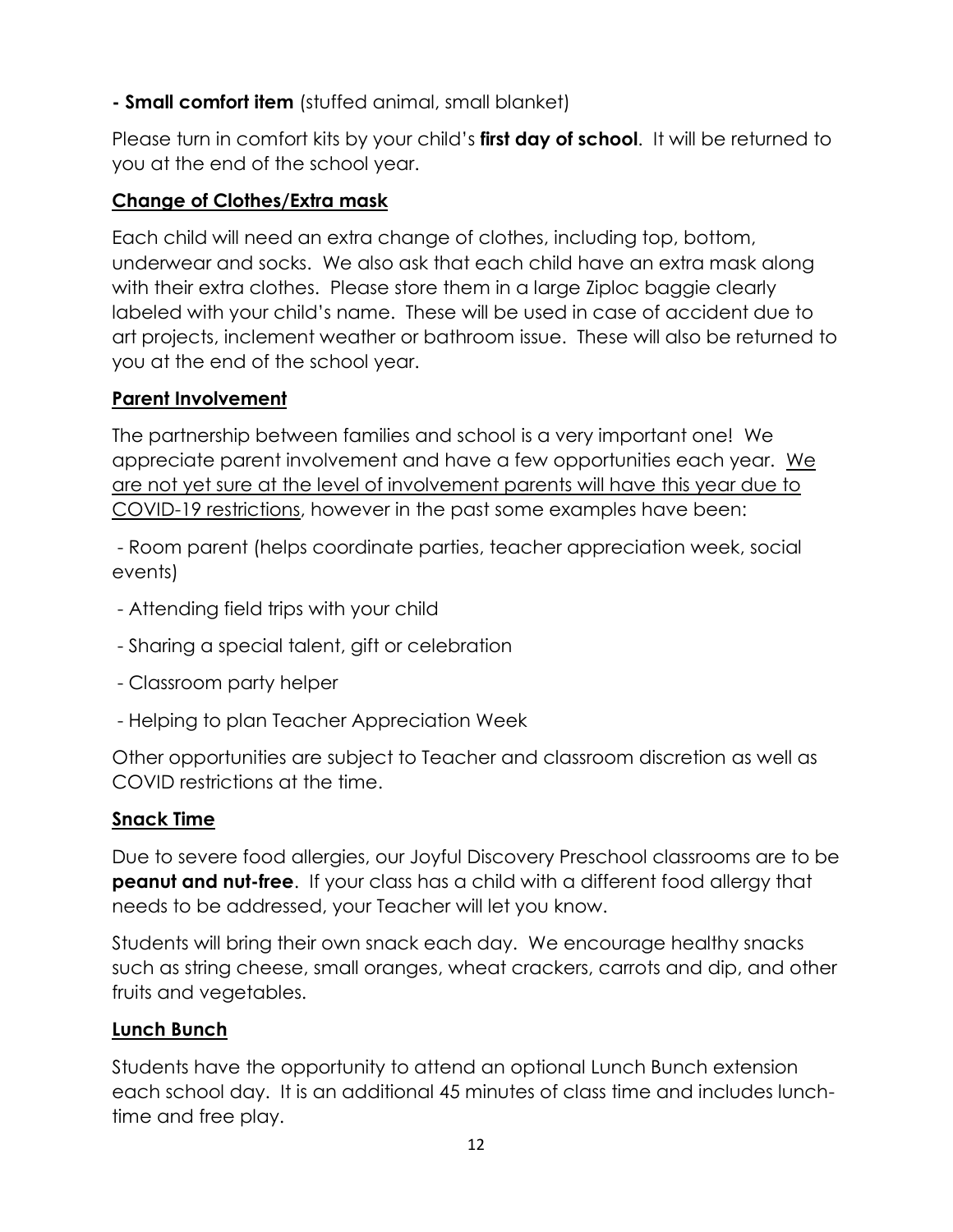If your child is attending Lunch Bunch, you will need to provide a healthy, nut free, appropriately sized lunch for your child for each day they attend. Dismissal from Lunch Bunch is 1:15pm. You may sign up your child for Lunch Bunch on an annual basis (include additional payment with tuition) or you can attend on a drop in basis with the purchase of a punch card. These are available for 5 stays (\$35) or 10 stays (\$65) and can be purchased from a Director with cash or check.

More information will be given to you prior to the first Lunch Bunch session. Lunch Bunch will begin in September and go through the end of the school year. There will be no Lunch Bunch on field trip days or the last day of school.

## **Conferences/Special Needs**

Parent/Teacher conferences for the Bear, Frog, Fox and Wolf classes will be held in the month of March 2022. As the date gets closer, you will have the opportunity to sign up for a day/time that works best for you. The JDP staff, including Teachers and Directors, are always available as a support to you and your child. If you have a concern or question regarding your child prior to the conference time, please be sure to let us know and we can arrange a meeting. If the concern requires a referral for additional services that JDP does not provide (ie. Speech therapy, OT/PT, etc) we can help you facilitate that process. JDP will make accommodations as appropriate in these situations and will help you to determine if JDP is able to continue providing the best preschool setting for your child. If JDP is unable to meet the needs of your child, we will work with you to find a more appropriate setting.

## **Absences**

If your child will not be in school for any reason (illness, vacation, etc.) please email either the Directors [\(lindsay@Joyfuldiscoverypreschool.org\)](mailto:lindsay@Joyfuldiscoverypreschool.org) or your Teacher to let us know. Attendance is taken in class each day and instruction is planned around the number of students present. For absences longer than one week please contact the Directors.

## **Emergency Contact and Transportation Forms**

Upon enrollment and before your child can participate in class, **the Emergency Contact Form must be filled out completely, including both a Primary Emergency Contact AND a Secondary Emergency Contact. Please be sure to let us know if this information changes!** (Staff are not able to transport children for medical assistance). Additionally, if **anyone** besides a parent will be picking up your child, we must have a signed Carpool Authorization Form with the person's name and contact information. Please note that we will check ID before releasing a student to someone who is not their parent.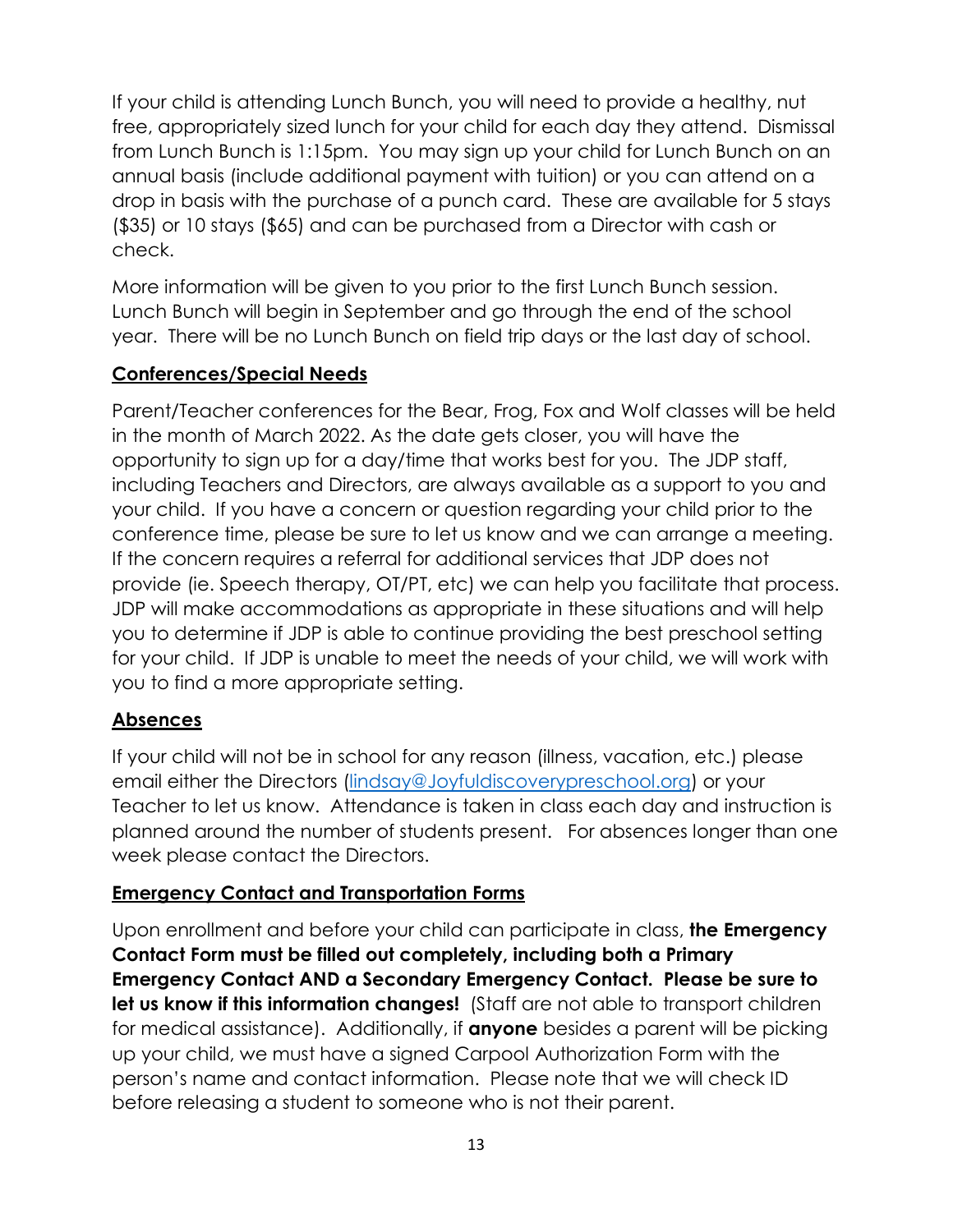## **Sick Policy**

Children learn best at school when they are healthy and happy! Each day when your child comes to school, the staff will be informally evaluating them to make sure they are feeling well and ready to learn. Children who are ill will be sent home. Please keep your child home if he/she is showing any symptoms of illness. We want to assure the safety of all children and reduce the spread of illness. When your child is not feeling well, it is hard for them to receive the care and attention they need at school, as well as, difficult for them to learn.

Please call if your child will not be attending school due to an illness. Here are some reasons for keeping your child at home:

- Fever: If your child has a temperature of 99\* or more, he/she should stay home until fever free for 24 hours. If your child develops a temperature at school, he/she will be sent home.

- Rash: Chicken pox or body rash, especially with fever or itching (not associated with toileting, heat or allergic reactions)

- Vomiting: Within the past 24 hours

- Diarrhea: Two or more watery stools in a 24-hour period, especially if the child looks or acts ill

- Excessive runny nose: Especially thick, green mucus
- Pink eye/Conjunctivitis: Mucus or pus draining from the eye
- Sore Throat: Especially accompanied with fever or swollen glands
- Open sores: Any sores or wounds that cannot be covered by a dressing

- Unusual appearance or behavior: Unusually tired, pale, lack of appetite, confused and/or irritable; fatigue that prevents participation in regular activities

- Ear infections: May attend if treatment has been started and child is acting well

- Lice/nits: Children must not return to school until they are free from lice and nits (eggs). **Parents need to notify school immediately if their child has lice!**

**Please make sure your child is symptom free for at least 24 hours before returning to school.** If your child is taking any medications, please let us know so we can be aware and on the lookout for any changes in behavior. Thank you for your cooperation in this matter.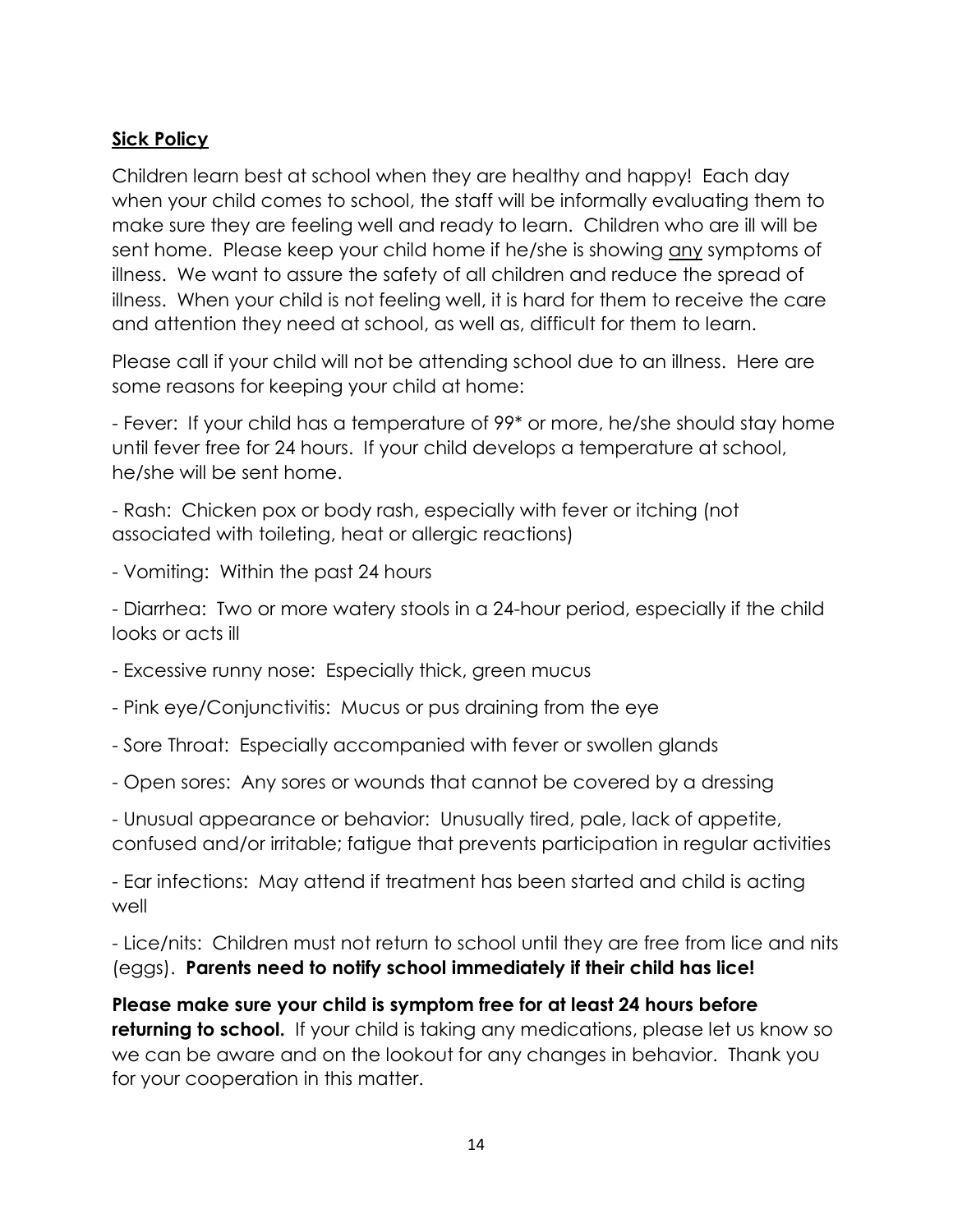# **Allergies**

If your child has any allergies – either food or environmental – that might affect their health if exposed, please let us know as soon as possible**. A child with a life-threatening or health risk allergy will need to have an Action Plan on record**. This Action Plan is to include specific instructions from the doctor or parent regarding the kind of allergy and severity, steps to take in case of allergy exposure, as well as, medications and dosage for your child (please make sure medications are labeled with your child's name and up to date).

## **Immunization Policy**

All students must have a current immunization form on file to start classes in September. You can fill out the Certificate of Immunization Status Form, or provide a copy of the vaccinations provided by your child's health care provider. If you need an exemption form for religious or health-related reasons, please let us know and we will provide one for you. Exemptions are only accepted as allowed by WA state law.

If your child has a certificate of exemption, he/she may be asked to stay at home as needed if an outbreak of a disease he/she is not vaccinated against becomes prevalent in our community.

## **Bathroom Policy**

Students must be able to care for their own bathroom needs. We recommend you dress them in clothes that are easy for them to use (elastic waistbands are easier than belts, buckles and zippers).

When you arrive at school, we recommend you take your child to the bathroom. During the school day, there are times when the whole class will walk to the bathroom to use it. However, if your child needs to go at another time, we adhere to the following policy:

## *Teachers and staff will not enter the toilet stalls with the child. If the child needs help in cleaning themselves, the teachers or staff will help instruct the child vocally from outside the stall area. Children needing help with buttons or zippers will receive help from staff outside the stall area.*

Students are always escorted to the bathroom with a Teacher or Director.

If your child has a bathroom accident at school, the parent or guardian might be called to help with cleaning needs or change of clothing.

## **Safety**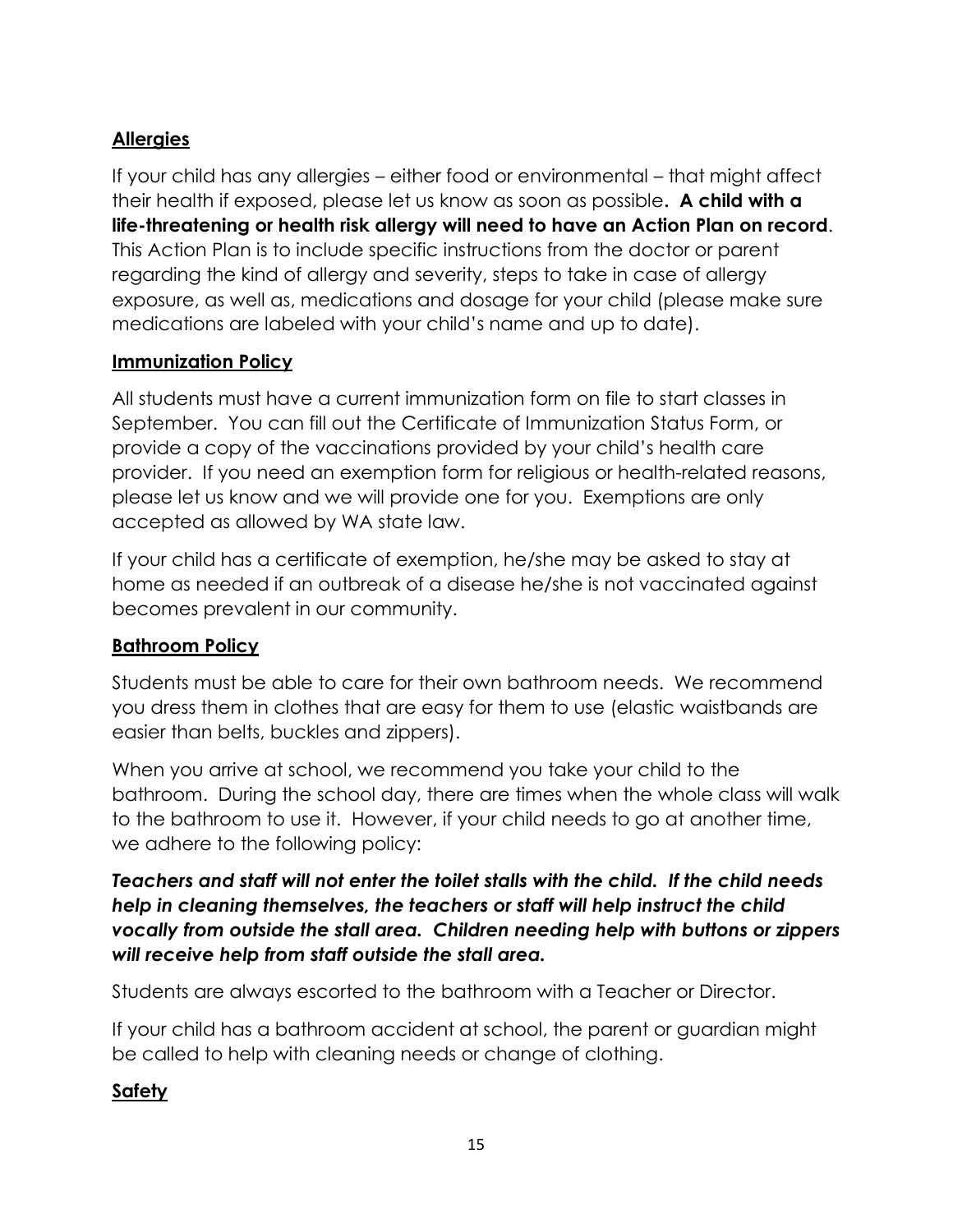Our primary concern is your child's safety and the safety of all the children and staff at Joyful Discovery Preschool. During the first few weeks of school, your child will be learning classroom, school, and playground rules that will help keep them safe. These rules will be reviewed and enforced throughout the year.

The double doors on either end of the preschool hallway will always remain closed and locked during the school day. Additionally, we have been advised by the local law enforcement offices on how best to prepare our school for any safety issues, including lockdowns and intruders. Please let us know if you would like more specific information about this policy.

## **Injuries**

There is a standard first aid kit in the classroom that is updated and maintained. For minor injuries, first aid will be administered (band-aids or ice packs for example). Injuries will be recorded on an Accident/Injury report. The original report will be given to the parent to sign and return. We will then make a copy to send home and also keep a copy in our files. We will verbally speak with you at pick-up or by communication home (phone call or email) to make sure you are aware.

For major injuries, we will call 911. Staff will apply first aid as appropriate or as directed for 911 dispatch. Parents and or other authorized persons will be contacted as soon as possible. All staff members are CPR certified.

## **COVID-19 Precautions and Procedures**

During this COVID-19 crisis, Joyful Discovery Preschool is committed to keeping your children safe at school, while also providing a rich, valuable preschool program, centered around your children's needs and development. Along with MQP parish leadership, we are consulting the latest guidelines from the WA Office of Superintendent of Public Schools, WA Department of Health, King County Department of Health, CDC, WA Department of Children, Youth and Families, Archdiocese of Seattle Catholic Schools, ISD and LWSD. We are constantly updating this information to reflect the latest mandates and changes in policies.

We recognize that no single action or set of actions will completely eliminate the risk of any type of virus in an on-campus setting, but implementation of coordinated interventions can greatly reduce the risk.

JDP and MQP want to make sure our parish building and daily practices provide a healthy and safe environment for all. The COVID-19 precautions and procedures we have established for JDP focus on disinfecting surfaces daily and on personal prevention practices, such as handwashing, physically distancing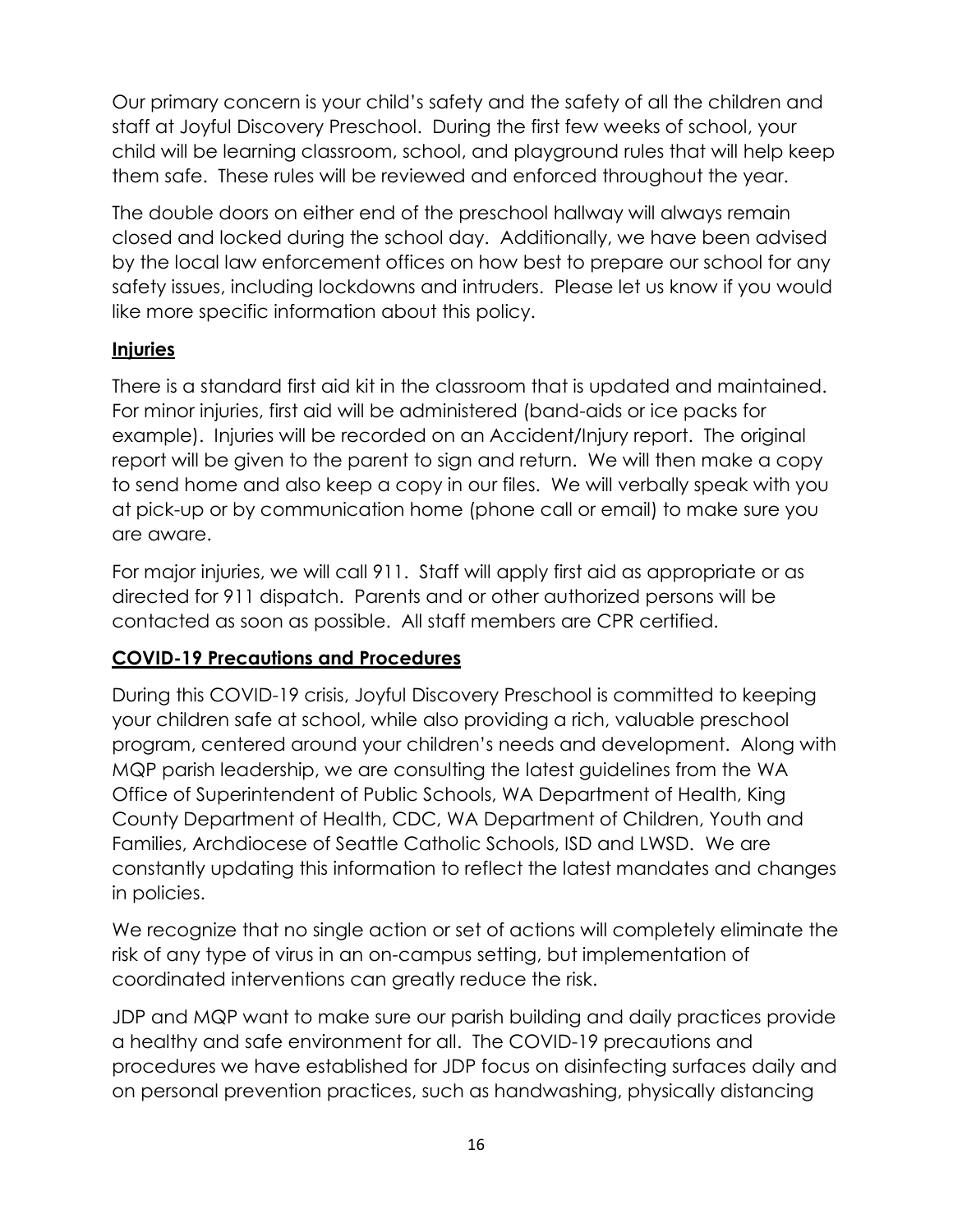oneself when possible, wearing face coverings, and staying home when sick. Thank you in advance for your cooperation with these prevention practices!

## **COVID Safety Measures**

- **Scheduling frequent hand washing routines**
- Using **touchless hand sanitizer stations** along with hand sanitizer in the classrooms
- Daily **cleaning and disinfecting** of all restrooms, classrooms and school facilities
- Sanitizing communal classroom supplies and toys after use
- All staff and students required to wear **face coverings** at all times
- **Physical distancing** with activities
- Rearranging classroom furniture and structuring activities to encourage more physical space between student work and play areas

# **Hand Washing**

The preferred method to wash hands is with soap and water for at least 20 seconds. (A recommended way to make sure one is washing long enough is to sing the ABC Song.) Handwashing may be accomplished by the use of sanitizing gel when soap and water are not available.

- Classrooms will have hand sanitizer in several areas of the room, along with a free-standing gel dispenser will be in our JDP hallway.
- Teachers will remind students about the importance of washing hands after using the bathroom and after sneezing or coughing.
- Students will also be directed by their teachers to wash hands immediately as they return from recess.

## **Cleaning and Disinfecting**

In general, elimination of high-touch surfaces is preferable to frequent cleaning.

- Classroom and office doors will be left open as much as possible, rather than having people constantly touch the door handles to open the door when entering and leaving rooms. At times it will not be practical for classroom doors to be left open, such as due to noise, and exterior school doors along with our JDP hallway door will always be locked closed, due to security.
- The student bathroom doors in the main building will always be propped open (there is still privacy in individual stalls even with the doors open).
- Since leaving doors latched open not only eliminates the touching of door handles, but also improves a room's ventilation, windows throughout the school will also be left open as much as possible, except when too cold or noisy outside.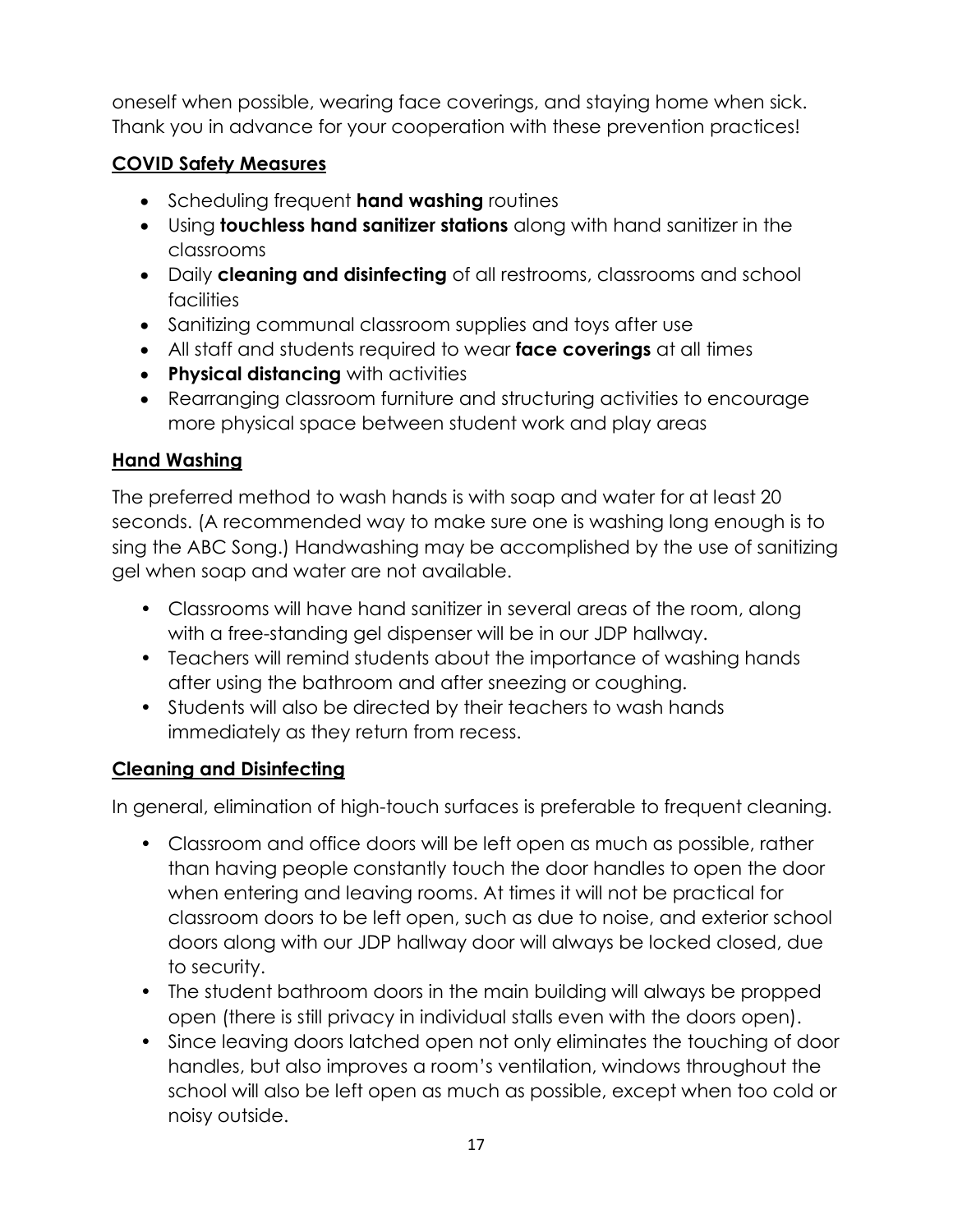- School and custodial staff will disinfect high-touch surfaces when necessary and practical throughout the school day.
- Shared equipment, especially play toys and recess equipment, will be disinfected as needed, using wipes or spray.

#### **Masks and Face Coverings**

At this time, JDP is requiring that all students, teachers, school staff, and visitors (parents) wear face coverings in the form of a disposable or cloth facemask.

Face coverings can be removed by a teacher, staff member, or volunteer working alone in an office or room with a closed door. Face coverings can be removed at school when students, teachers or staff are eating or drinking.

We encourage parents to teach their children about the why/when/how of wearing a facemask, including that a mask covers both the nose and mouth.

- Face coverings are to be worn at both morning and afternoon carpool times (drop-off and pick-up).
- Children should be instructed to refrain as much as possible from touching the mask once it is on the face.
- Since children may remove and reposition the face mask throughout the day, parents and teachers will reinforce proper handling, which includes how to remove or adjust the mask by grabbing from the straps, and avoiding touching the front of the mask.

In addition, the following face covering procedures are to be followed by parents/students:

1. Each student will both wear a face covering when arriving at school daily and have in his/her backpack a spare mask at all times.

2. Face coverings are to be brought home at the end of each school day to be disposed of (disposable types) or washed (cloth types.)

3. If a child forgets his/her face covering and/or can't find his/her spare mask that is to be in a backpack, the teacher will provide an emergency backup, disposable mask to the student.

4. When purchasing or creating facemasks, please note that for children, the right fit is important.

- Pleated face coverings with elastic ear-loops are likely to work better for kids than ones that have straps which must be tied.
- Whereas adult cloth facemasks are usually 6x12 inches, child-sized ones are around 5x10 inches, but even these child-sized ones may be too large